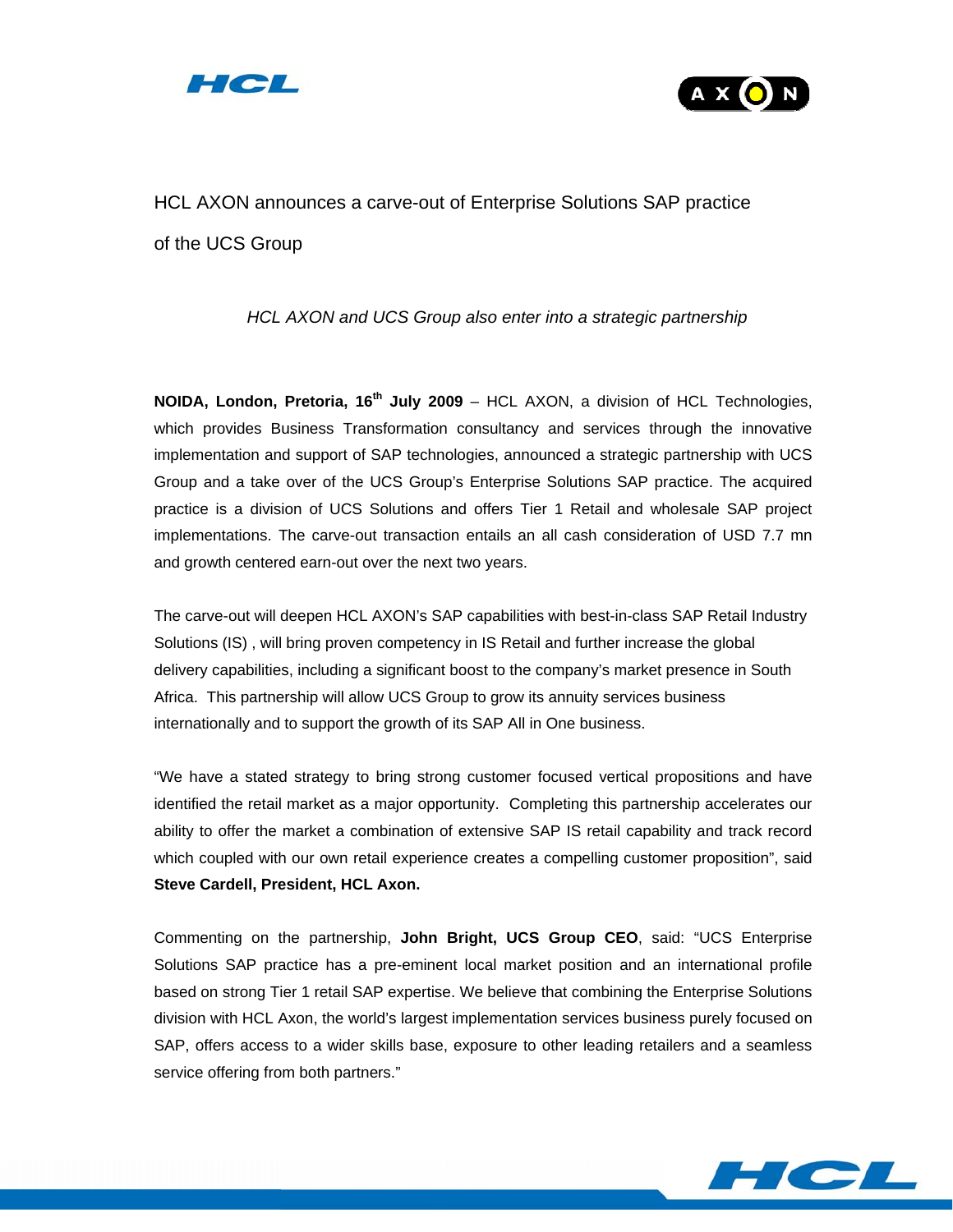



"The carve-out of UCS Enterprise Solutions SAP practice creates a platform for building leadership in the SAP services market. The retail vertical is a key growth area for SAP and for HCL", commented **Ram Krishna, Corporate Vice President and Head of Enterprise Application Services, HCL Technologies**.

The effective date of this transaction is  $1<sup>st</sup>$  August 2009 after fulfillment of conditions precedent to this transaction.

**- End-**

# **About HCL Axon**

HCL AXON (www.hcl-axon.com), a division of HCL Technologies, is a Business Transformation consultancy that delivers significant value to large, complex organizations through the innovative implementation and support of SAP technologies. HCL AXON has over 4,700 of the industry's most experienced professionals specializing in the delivery of sustained business improvement through technology enabled transformation programs. HCL AXON's consultants bring in-depth industry expertise alongside best practice functional knowledge to address the strategic, operational, information management and organizational effectiveness challenges faced by organizations today. HCL AXON is renowned for its global ability to help clients define more ambitious strategies, build more effective organizations and shape more successful futures.

# **About HCL Technologies**

HCL Technologies is a leading global IT services company, working with clients in the areas that impact and redefine the core of their businesses. Since its inception into the global landscape after its IPO in 1999, HCL focuses on 'transformational outsourcing', underlined by innovation and value creation, and offers integrated portfolio of services including software-led IT solutions, remote infrastructure management, engineering and R&D services and BPO. HCL leverages its extensive global offshore infrastructure and network of offices in 20 countries to provide holistic, multi-service delivery in key industry verticals including Financial Services, Manufacturing, Aerospace & Defense, Telecom, Retail & CPG, Life Sciences & Healthcare, Media & Entertainment, Travel, Transportation & Logistics, Automotive, Government, Energy & Utilities. HCL takes pride in its philosophy of 'Employee First' which empowers our 54,026 transformers to create a real value for the customers. HCL Technologies, along with its subsidiaries, had consolidated revenues of US\$ 2.0 billion (Rs. 9,842 crores), as on 31st March 2009. For more information, please visit www.hcltech.com

# **About HCL Enterprise**

HCL is a \$5 billion leading Global Technology and IT Enterprise that comprises two companies listed in India - HCL Technologies & HCL Infosystems. The 3-decade-old Enterprise, founded in 1976, is one of India's original IT garage start-ups. Its range of offerings spans Product Engineering, Custom & Package Applications, BPO, IT Infrastructure Services, IT Hardware, Systems Integration, and distribution of ICT products. The HCL team comprises over 59,000 professionals of diverse nationalities, who operate from 20 countries including 360 points of presence in India. HCL has global partnerships with several leading Fortune 1000 firms, including leading IT and Technology firms. For more information, please visit www.hcl.in

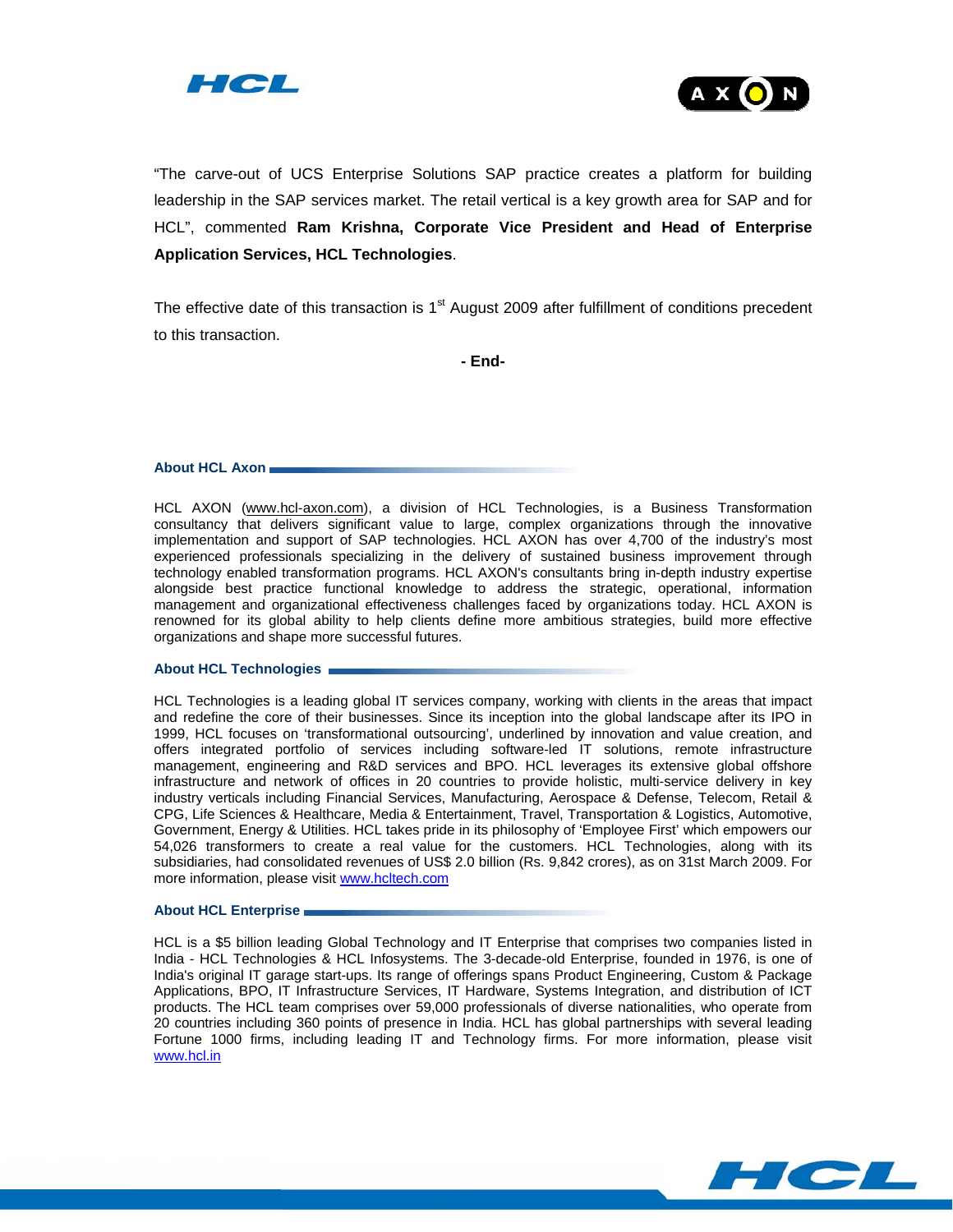



# **Forward looking Statements**

Certain statements in this release are forward-looking statements, which involve a number of risks, uncertainties, assumptions and other factors that could cause actual results to differ materially from those in such forward-looking statements. All statements, other than statements of historical fact are statements that could be deemed forward looking statements, including but not limited to the statements containing the words 'planned', 'expects', 'believes', 'strategy', 'opportunity', 'anticipates', 'hopes' or other similar words. The risks and uncertainties relating to these statements include, but are not limited to, risks and uncertainties regarding impact of pending regulatory proceedings, fluctuations in earnings, our ability to manage growth, intense competition in IT services, Business Process Outsourcing and consulting services including those factors which may affect our cost advantage, wage increases in India, customer acceptances of our services, products and fee structures, our ability to attract and retain highly skilled professionals, our ability to integrate acquired assets in a cost effective and timely manner, time and cost overruns on fixed-price, fixed-time frame contracts, client concentration, restrictions on immigration, our ability to manage our international operations, reduced demand for technology in our key focus areas, disruptions in telecommunication networks, our ability to successfully complete and integrate potential acquisitions, the success of our brand development efforts, liability for damages on our service contracts, the success of the companies / entities in which we have made strategic investments, withdrawal of governmental fiscal incentives, political instability, legal restrictions on raising capital or acquiring companies outside India, and unauthorized use of our intellectual property, other risks, uncertainties and general economic conditions affecting our industry. There can be no assurance that the forward looking statements made herein will prove to be accurate, and issuance of such forward looking statements should not be regarded as a representation by the Company, or any other person, that the objective and plans of the Company will be achieved. All forward looking statements made herein are based on information presently available to the management of the Company and the Company does not undertake to update any forward-looking statement that may be made from time to time by or on behalf of the Company.

Other product or service names mentioned herein are the trademarks of their respective owners

# **For details, contact**

| <b>Enquiries</b>         |              | <b>HCL Technologies</b>  |
|--------------------------|--------------|--------------------------|
|                          |              |                          |
| <b>UCS Group</b>         | 011 712 1300 | Geetanjali Bhatia        |
| Dean Sparrow, Deputy CEO | 082 494 6803 | +91 9811987765           |
|                          |              | Geetanjali.bhatia@hcl.in |
|                          |              |                          |
| <b>College Hill</b>      | 011 447 3030 |                          |
| <b>Fred Cornet</b>       | 307<br>083   |                          |
| <b>Hayley Crane</b>      | 082 815 1821 |                          |
|                          |              |                          |